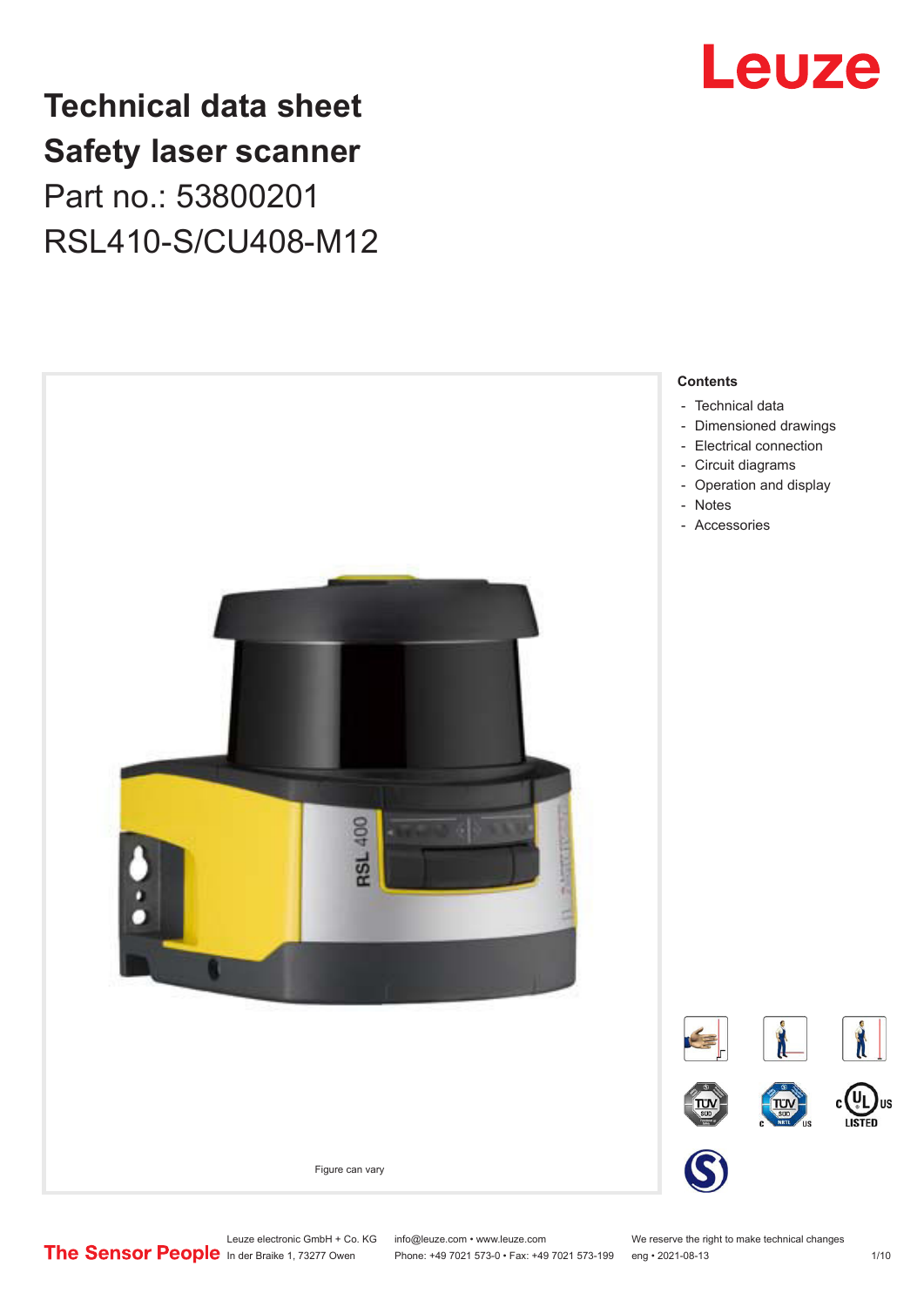# <span id="page-1-0"></span>**Technical data**

# Leuze

### **Basic data**

| <b>Series</b>      | <b>RSL 400</b>                                    |
|--------------------|---------------------------------------------------|
| <b>Application</b> | Mobile danger zone quarding                       |
|                    | Mobile side quarding                              |
|                    | Stationary access guarding                        |
|                    | Stationary danger zone quarding                   |
|                    |                                                   |
| <b>Functions</b>   |                                                   |
| <b>Functions</b>   | Dynamic contactor monitoring (EDM),<br>selectable |
|                    | Four-field mode                                   |
|                    | Resolution, selectable                            |

### **Characteristic parameters**

| <b>Type</b>            | 3, IEC/EN 61496          |
|------------------------|--------------------------|
| <b>SIL</b>             | 2, IEC 61508             |
| <b>SILCL</b>           | 2, IEC/EN 62061          |
| Performance Level (PL) | d, EN ISO 13849-1        |
| $PFH_{n}$              | 0.00000009 per hour      |
| $PFH_n$                | 9E-08 per hour           |
| Mission time $T_{M}$   | 20 years, EN ISO 13849-1 |
| Category               | 3, EN ISO 13849          |
|                        |                          |

### **Protective field data**

| <b>Scanning angle</b>                            | 270°            |
|--------------------------------------------------|-----------------|
| Minimum adjustable range                         | $50 \text{ mm}$ |
| Number of field pairs, reversible                | 1               |
| Number of quads, reversible                      | 1               |
| Number of protective functions                   | 1 Piece(s)      |
| Number of independent sensor confi-<br>gurations | -1              |
| Diffuse reflection, min.                         | 1.8%            |
| <b>Operating range</b>                           | $0 \dots 3$ m   |
|                                                  |                 |

### **Warning field data**

| Number of field pairs    |                 |
|--------------------------|-----------------|
| <b>Operating range</b>   | $020$ m         |
| Object size              | 150 mm x 150 mm |
| Diffuse reflection, min. | 10%             |

### **Optical data**

| Light source                    | Laser, Infrared        |
|---------------------------------|------------------------|
| Laser light wavelength          | $905 \text{ nm}$       |
| Laser class                     | 1. IEC/EN 60825-1:2014 |
| <b>Transmitted-signal shape</b> | Pulsed                 |
| <b>Repetition frequency</b>     | 90 kHz                 |

### **Measurement data**

| <b>Distance resolution</b> | 1 mm    |
|----------------------------|---------|
| Detection range            | $050$ m |
| Diffuse reflection         | 20%     |
| <b>Angular resolution</b>  | $0.1$ ° |

### **Electrical data**

**Protective circuit COVER COVER COVER COVER COVER COVER COVER COVER COVER COVER COVER COVER COVER COVER COVER COVER COVER COVER COVER COVER COVER COVER COVER COVER COVER COVER COVER COVER COVER COVER COVER COVER COVER CO** 

| Performance data                                                 |                                                                              |
|------------------------------------------------------------------|------------------------------------------------------------------------------|
| Supply voltage U <sub>B</sub>                                    | 24 V, DC, -30  20 %                                                          |
| max.                                                             | Current consumption (without load), 700 mA, (use power supply unit with 3 A) |
| Power consumption, max.                                          | 17 W, For 24 V, plus output load                                             |
| Outputs<br>Number of safety-related switching<br>outputs (OSSDs) | 2 Piece(s)                                                                   |
|                                                                  |                                                                              |
| Safety-related switching outputs                                 |                                                                              |
| <b>Type</b>                                                      | Safety-related switching output OSSD                                         |
| Switching voltage high, min.                                     | 20.8 V                                                                       |
| Switching voltage low, max.                                      | 2V                                                                           |
| Voltage type                                                     | DC                                                                           |
|                                                                  |                                                                              |
| Safety-related switching output 1                                |                                                                              |
| <b>Assignment</b>                                                | Connection 1, pin 5                                                          |
| <b>Switching element</b>                                         | Transistor, PNP                                                              |
|                                                                  |                                                                              |
| Safety-related switching output 2                                |                                                                              |
| Assignment                                                       | Connection 1, pin 6                                                          |
| <b>Switching element</b>                                         | Transistor, PNP                                                              |
| <b>Service interface</b>                                         |                                                                              |
| <b>Type</b>                                                      | Bluetooth                                                                    |
| <b>Bluetooth</b>                                                 |                                                                              |
|                                                                  |                                                                              |
| <b>Function</b>                                                  | Configuration/parametering                                                   |
| <b>Frequency band</b>                                            | 2,400  2,483.5 MHz                                                           |
| <b>Radiated transmitting power</b>                               | Max. 4.5 dBm (2.82 mW), class 2                                              |
|                                                                  |                                                                              |
| <b>Connection</b>                                                |                                                                              |
| <b>Number of connections</b>                                     | 2 Piece(s)                                                                   |
|                                                                  |                                                                              |
| <b>Connection 1</b>                                              |                                                                              |
| <b>Function</b>                                                  | Machine interface                                                            |
| Type of connection                                               | Connector                                                                    |
| <b>Thread size</b>                                               | M <sub>12</sub>                                                              |
| <b>Type</b>                                                      | Male                                                                         |
| <b>Material</b>                                                  | Metal                                                                        |
| No. of pins                                                      | 8 -pin                                                                       |
| Encoding                                                         | A-coded                                                                      |

| <b>Connection 2</b>       |                 |
|---------------------------|-----------------|
| <b>Function</b>           | Data interface  |
| <b>Type of connection</b> | Connector       |
| <b>Thread size</b>        | M <sub>12</sub> |
| <b>Type</b>               | Female          |
| <b>Material</b>           | Metal           |
| No. of pins               | 4-pin           |
| Encoding                  | D-coded         |
|                           |                 |
| Cable properties          |                 |
| Cable resistance, max.    | 15 $\Omega$     |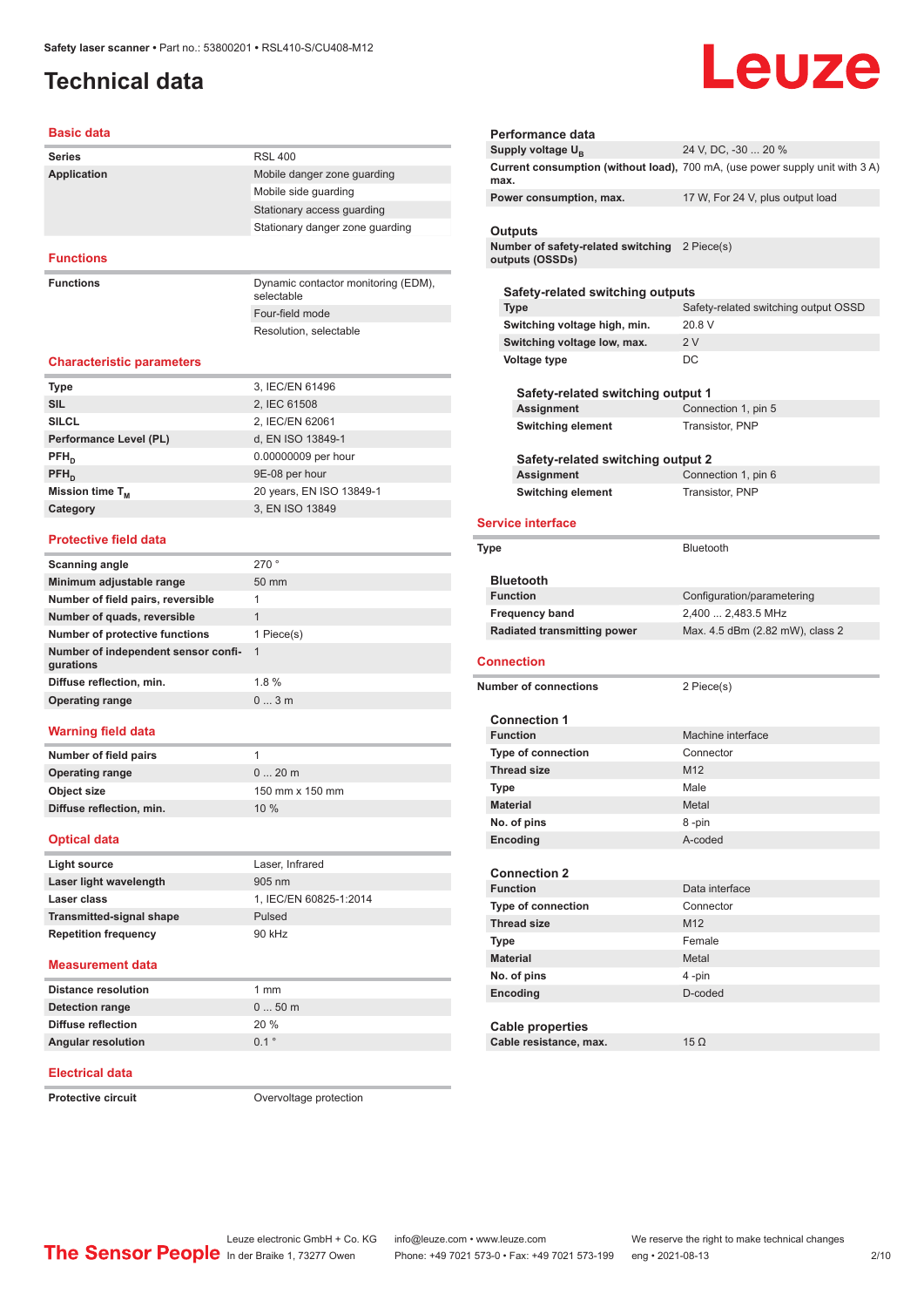# **Technical data**

# **Leuze**

### **Mechanical data**

| 140.2 mm x 148.6 mm x 140.3 mm |
|--------------------------------|
| Metal                          |
| Plastic                        |
| Diecast zinc                   |
| Plastic/PC                     |
| 3,000q                         |
| Yellow, RAL 1021               |
| Mounting plate                 |
| Through-hole mounting          |
| Via optional mounting device   |
|                                |

### **Classification**

| <b>Customs tariff number</b> | 85365019 |
|------------------------------|----------|
| eCl@ss 5.1.4                 | 27272705 |
| eCl@ss 8.0                   | 27272705 |
| eCl@ss 9.0                   | 27272705 |
| eCl@ss 10.0                  | 27272705 |
| eCl@ss 11.0                  | 27272705 |
| <b>ETIM 5.0</b>              | EC002550 |
| <b>ETIM 6.0</b>              | EC002550 |
| <b>ETIM 7.0</b>              | EC002550 |

### **Operation and display**

| Type of display             | Alphanumerical display |
|-----------------------------|------------------------|
|                             | <b>LED</b> indicator   |
| Number of LEDs              | 3 Piece(s)             |
| Type of configuration       | Software Sensor Studio |
| <b>Operational controls</b> | Software Sensor Studio |
|                             |                        |

### **Environmental data**

| Ambient temperature, operation     | 050 °C     |
|------------------------------------|------------|
| Ambient temperature, storage       | $-2060 °C$ |
| Relative humidity (non-condensing) | 1595%      |

### **Certifications**

| Degree of protection                                               | IP 65          |
|--------------------------------------------------------------------|----------------|
| <b>Protection class</b>                                            | III, EN 61140  |
| <b>Certifications</b>                                              | c TÜV Süd US   |
|                                                                    | c UL US        |
|                                                                    | <b>TÜV Süd</b> |
| Test procedure for EMC in accordance DIN 40839-1/3                 |                |
| with standard                                                      | EN 61496-1     |
| Test procedure for oscillation in<br>accordance with standard      | EN 60068-2-6   |
| Test procedure for continuous shock<br>in accordance with standard | IEC 60068-2-29 |
| US patents                                                         | US 10,304,307B |
|                                                                    | US 7.656.917 B |
|                                                                    | US 7,696,468 B |
|                                                                    | US 8.520.221 B |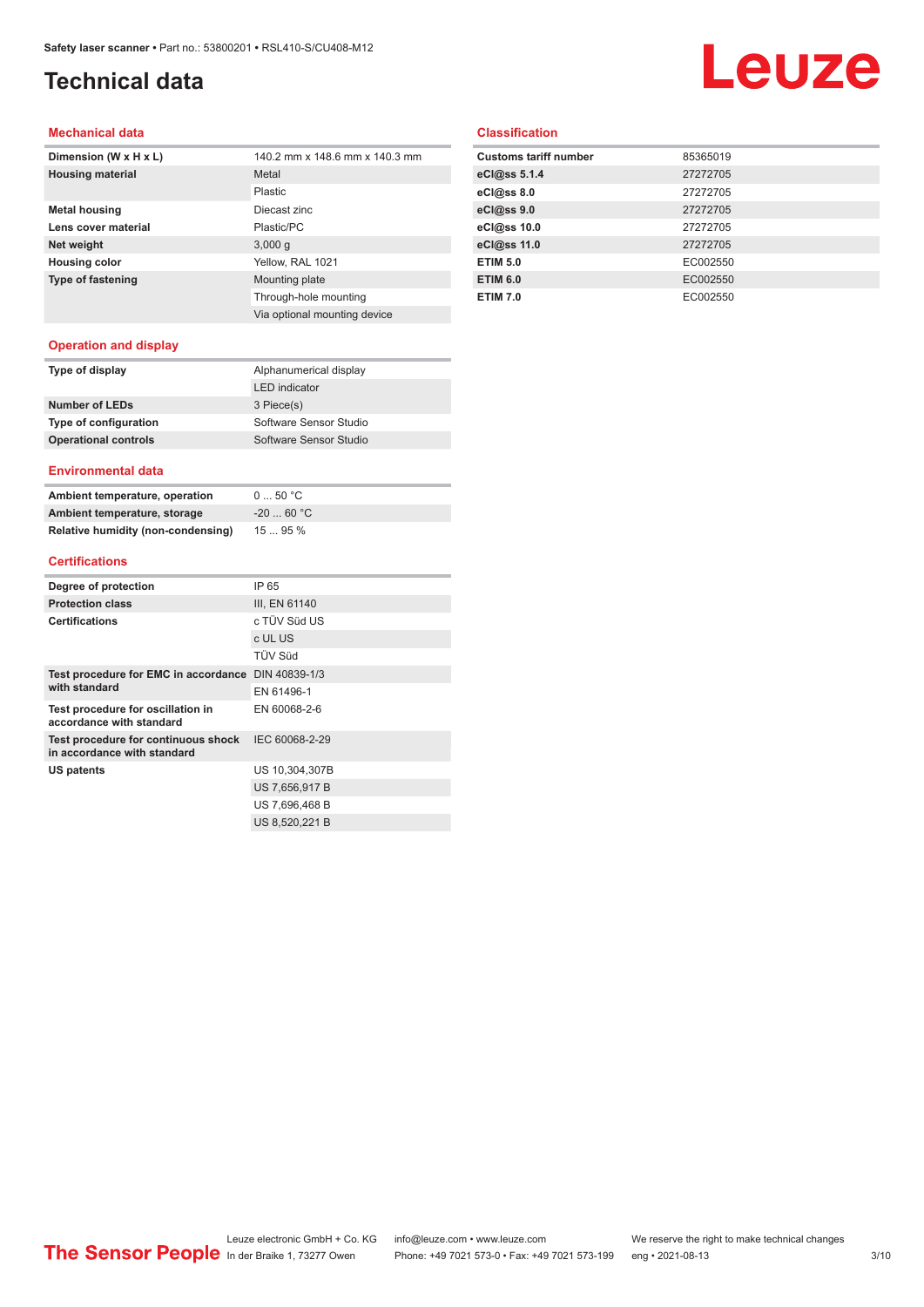# <span id="page-3-0"></span>**Dimensioned drawings**

All dimensions in millimeters

Dimensions safety laser scanner with connection unit



1 Scan level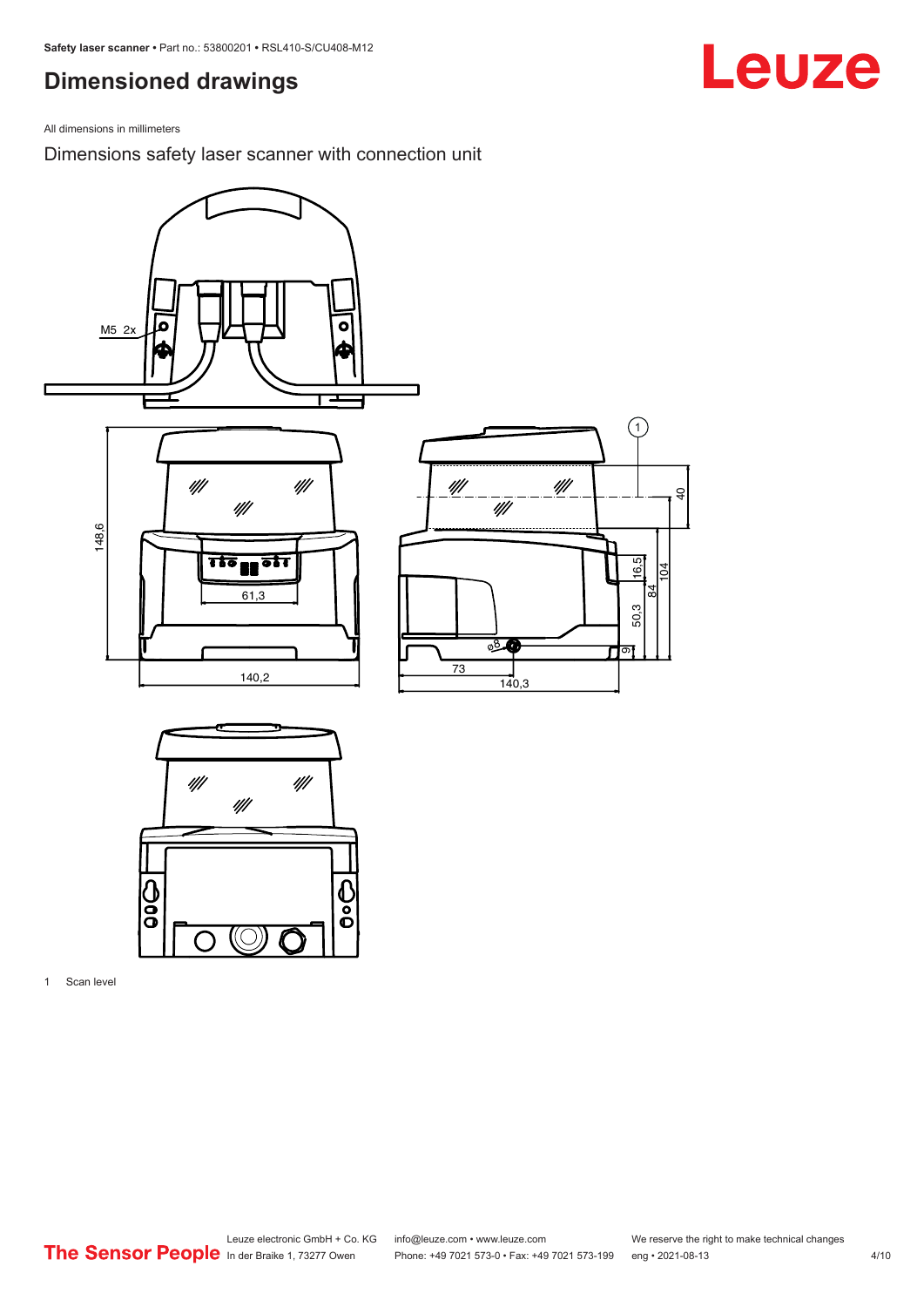# **Dimensioned drawings**

Mounting dimensions safety laser scanner with connection unit



Minimum space requirements for installation and replacement of scanner unit

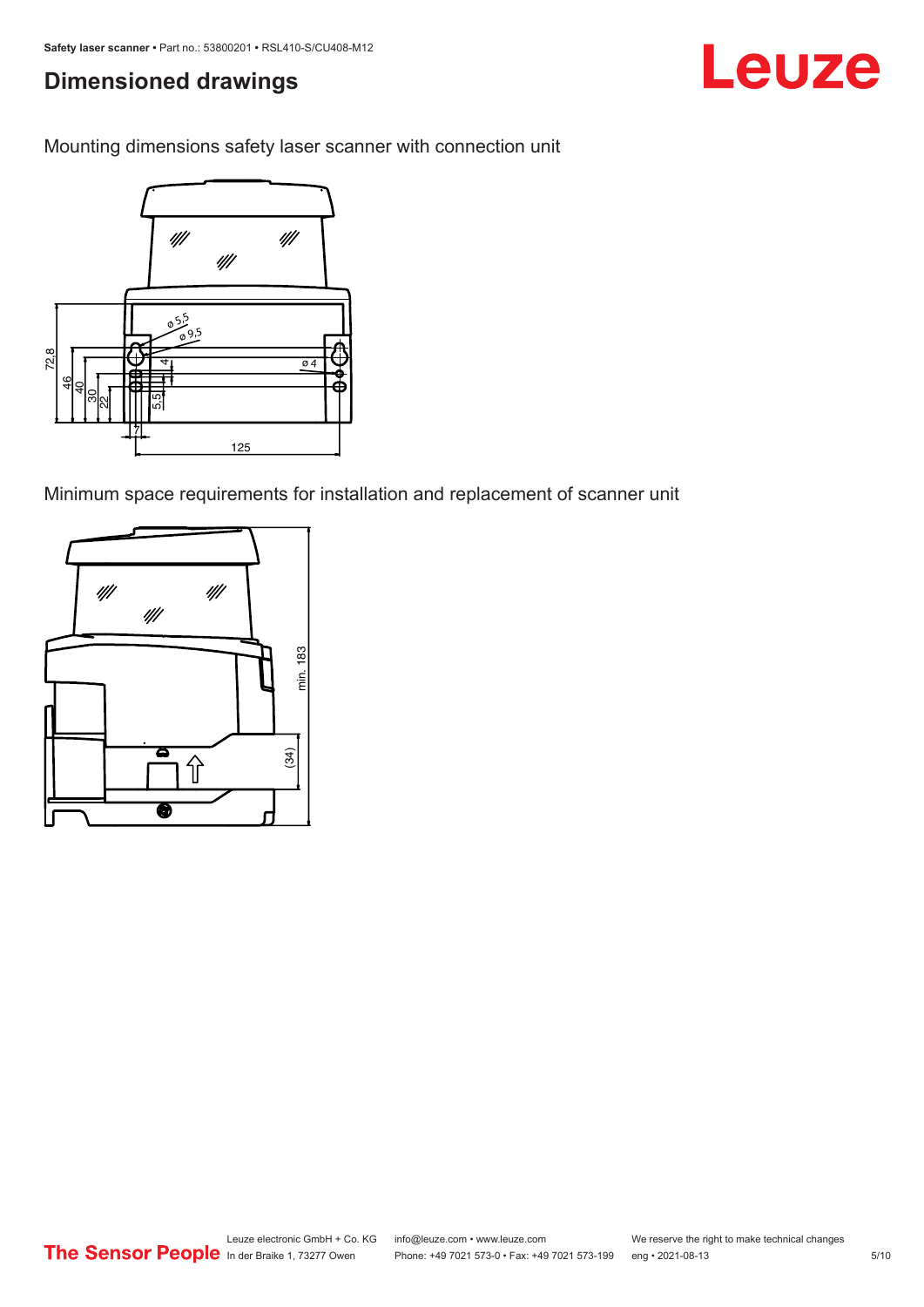## <span id="page-5-0"></span>**Dimensioned drawings**

# Leuze

Dimensions of scanning range



1 Reference point for distance measurement and protective field radius

# **Electrical connection**

### **Connection 1**

| <b>Function</b>           | Machine interface |
|---------------------------|-------------------|
| <b>Type of connection</b> | Connector         |
| <b>Thread size</b>        | M12               |
| <b>Type</b>               | Male              |
| <b>Material</b>           | Metal             |
| No. of pins               | 8-pin             |
| Encoding                  | A-coded           |
| <b>Connector housing</b>  | <b>FE/SHIELD</b>  |

### **Pin Pin assignment Conductor Conductor Color**

|                         |              |              | ు              |
|-------------------------|--------------|--------------|----------------|
|                         | RES1         | White        |                |
| $\overline{\mathbf{c}}$ | $U_{\rm B}$  | <b>Brown</b> |                |
| 3                       | EA1          | Green        |                |
| 4                       | A1           | Yellow       | $\overline{5}$ |
| 5                       | OSSDA1       | Gray         |                |
| 6                       | OSSDA2       | Pink         |                |
|                         | GND / Ground | <b>Blue</b>  |                |
| 8                       | <b>MELD</b>  | Red          |                |



### **Connection 2**

| <b>Function</b>          | Data interface   |
|--------------------------|------------------|
| Type of connection       | Connector        |
| <b>Thread size</b>       | M12              |
| <b>Type</b>              | Female           |
| <b>Material</b>          | Metal            |
| No. of pins              | 4-pin            |
| Encoding                 | D-coded          |
| <b>Connector housing</b> | <b>FE/SHIELD</b> |

Leuze electronic GmbH + Co. KG info@leuze.com • www.leuze.com We reserve the right to make technical changes<br>
The Sensor People in der Braike 1, 73277 Owen Phone: +49 7021 573-0 • Fax: +49 7021 573-199 eng • 2021-08-13

Phone: +49 7021 573-0 • Fax: +49 7021 573-199 eng • 2021-08-13 6/10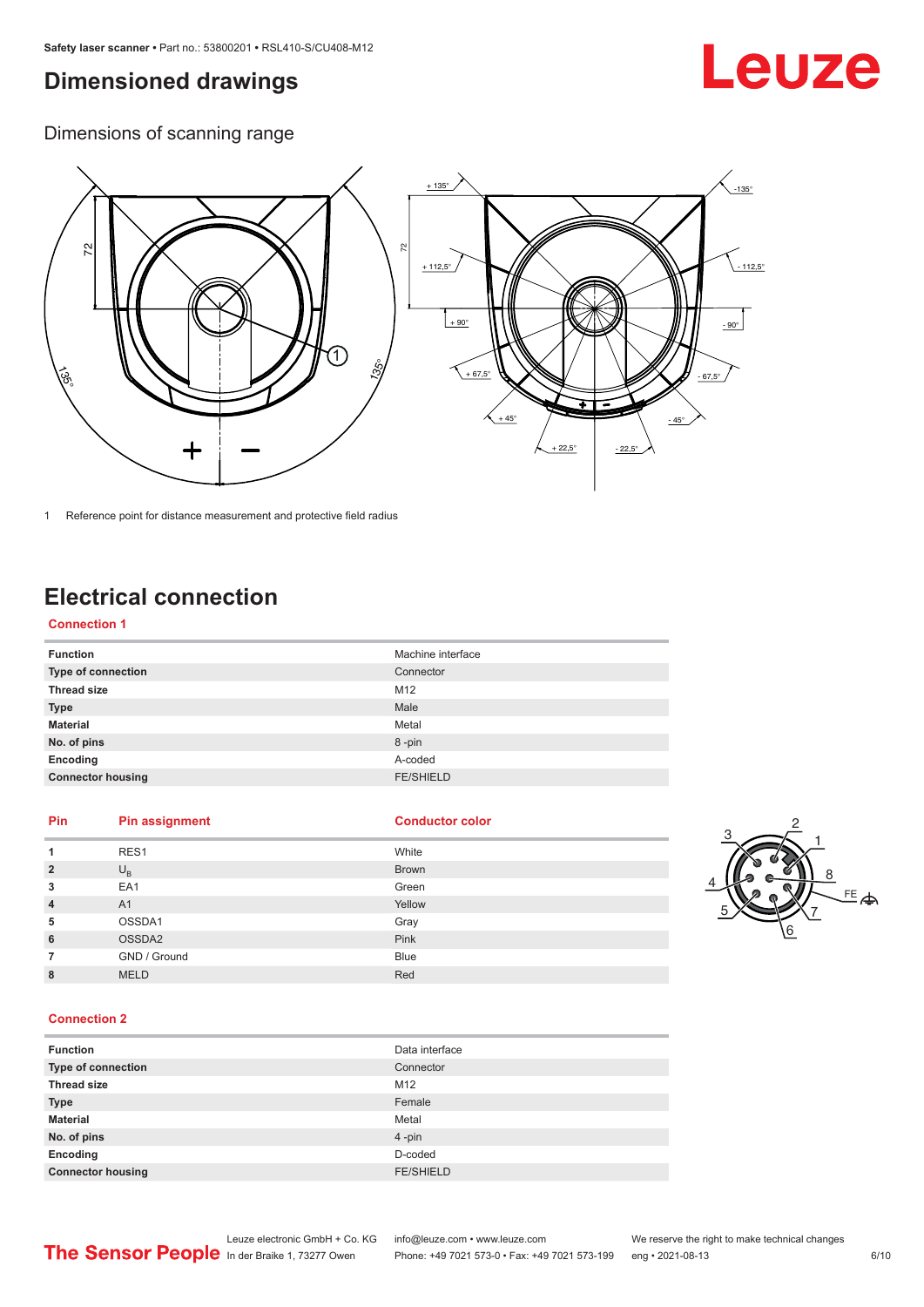# <span id="page-6-0"></span>**Electrical connection**

| Pin            | <b>Pin assignment</b> | <b>Conductor color</b> |   |
|----------------|-----------------------|------------------------|---|
|                | TD+                   | Yellow                 |   |
| $\overline{2}$ | $RD+$                 | White                  | w |
| 3              | TD-                   | Orange                 |   |
| 4              | RD-                   | <b>Blue</b>            | չ |
|                |                       |                        |   |

# **Circuit diagrams**

RSL 410 with MSI-SR4B safety relay



Spark extinction circuit, suitable spark extinction provided

# **Operation and display**

| <b>LED</b>     | <b>Display</b>           | <b>Meaning</b>                                                                                                           |
|----------------|--------------------------|--------------------------------------------------------------------------------------------------------------------------|
| 1              | Off                      | Device switched off                                                                                                      |
|                | Red, continuous light    | OSSD off                                                                                                                 |
|                | Red, flashing            | Error                                                                                                                    |
|                | Green, continuous light  | OSSD on                                                                                                                  |
| $\overline{2}$ | Off                      | RES deactivated or RES activated and released                                                                            |
|                | Yellow, flashing         | Protective field occupied                                                                                                |
|                | Yellow, continuous light | RES activated and blocked but ready to be unlocked - protective field<br>free and linked sensor is enabled if applicable |
| 3              | Off                      | Free warning field                                                                                                       |
|                | Blue, continuous light   | Warning field interrupted                                                                                                |
| $\overline{4}$ | Off                      | Four field mode: warning field 3 free                                                                                    |
|                | Blue, continuous light   | Four field mode: warning field 3 interrupted                                                                             |
| 5              | Yellow, flashing         | Four field mode: warning field 2 interrupted                                                                             |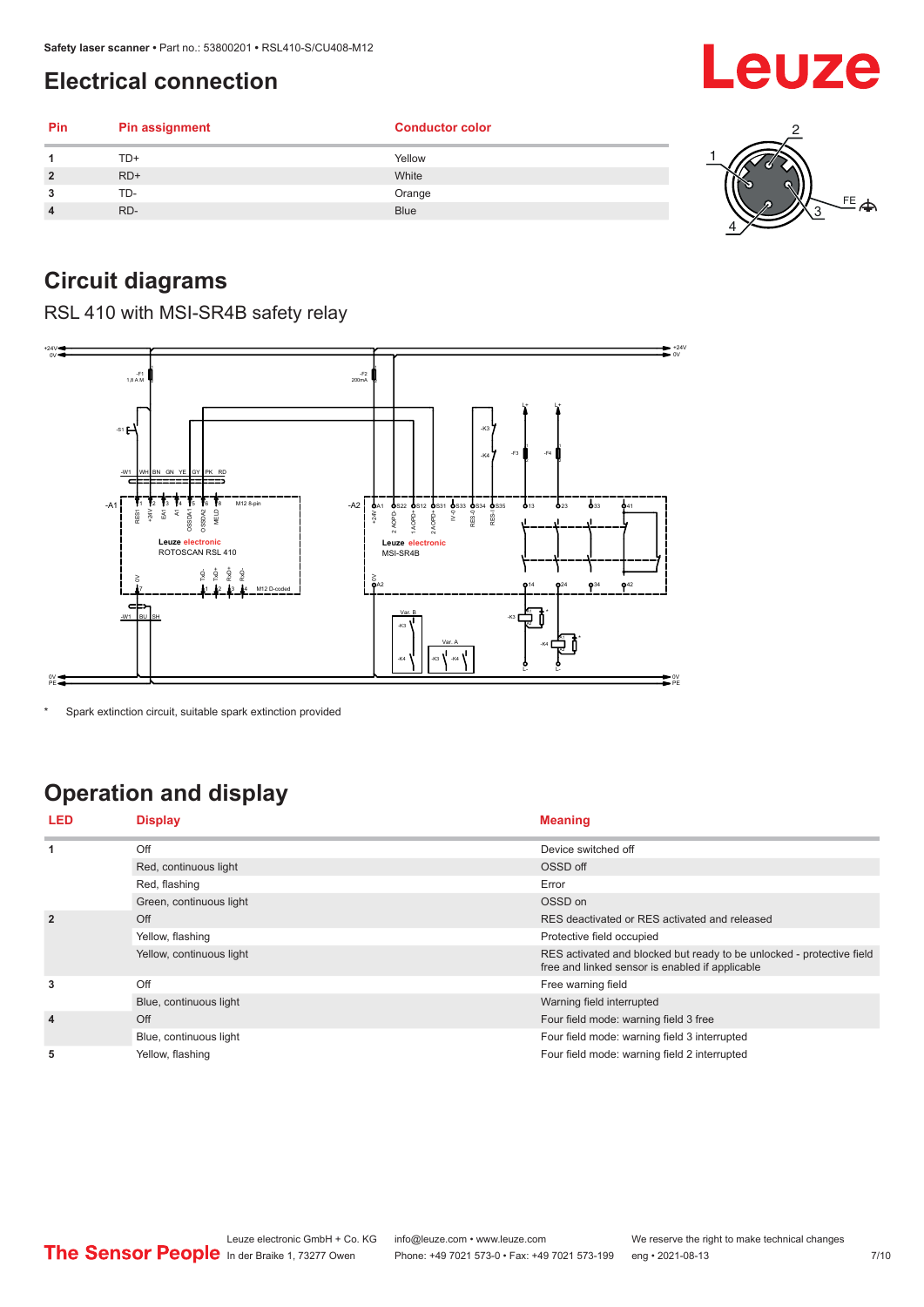## <span id="page-7-0"></span>**Notes**

### **Observe intended use!**

 $\&$  The product may only be put into operation by competent persons.

 $\%$  Only use the product in accordance with its intended use.



### **WARNING! INVISIBLE LASER RADIATION – CLASS 1 LASER PRODUCT**

The device satisfies the requirements of IEC 60825-1:2014 (EN 60825-1:2014) safety regulations for a product of **laser class 1** as well as the U.S. 21 CFR 1040.10 regulations with deviations corresponding to "Laser Notice No. 56" from May 8, 2019.

 $\&$  Observe the applicable statutory and local laser protection regulations.

 $\%$  The device must not be tampered with and must not be changed in any way. There are no user-serviceable parts inside the device. Repairs must only be performed by Leuze electronic GmbH + Co. KG.

## **Accessories**

## Connection technology - Connection cables

|   | Part no. | <b>Designation</b> | <b>Article</b>   | <b>Description</b>                                                                                                                                          |
|---|----------|--------------------|------------------|-------------------------------------------------------------------------------------------------------------------------------------------------------------|
| ▤ | 50135128 | KD S-M12-8A-P1-050 | Connection cable | Connection 1: Connector, M12, Axial, Female, A-coded, 8-pin<br>Connection 2: Open end<br>Shielded: Yes<br>Cable length: 5,000 mm<br>Sheathing material: PUR |

### Connection technology - Interconnection cables

|   |        | Part no. | <b>Designation</b>                     | <b>Article</b>        | <b>Description</b>                                                                                                                                                                         |
|---|--------|----------|----------------------------------------|-----------------------|--------------------------------------------------------------------------------------------------------------------------------------------------------------------------------------------|
|   | 甘量     | 50135081 | <b>KSS ET-M12-4A-</b><br>RJ45-A-P7-050 | Interconnection cable | Suitable for interface: Ethernet<br>Connection 1: Connector, M12, Axial, Male, D-coded, 4-pin<br>Connection 2: RJ45<br>Shielded: Yes<br>Cable length: 5,000 mm<br>Sheathing material: PUR  |
| C | the    | 50135082 | <b>KSS ET-M12-4A-</b><br>RJ45-A-P7-100 | Interconnection cable | Suitable for interface: Ethernet<br>Connection 1: Connector, M12, Axial, Male, D-coded, 4-pin<br>Connection 2: RJ45<br>Shielded: Yes<br>Cable length: 10,000 mm<br>Sheathing material: PUR |
|   | Ù<br>U | 50135083 | <b>KSS ET-M12-4A-</b><br>RJ45-A-P7-150 | Interconnection cable | Suitable for interface: Ethernet<br>Connection 1: Connector, M12, Axial, Male, D-coded, 4-pin<br>Connection 2: RJ45<br>Shielded: Yes<br>Cable length: 15,000 mm<br>Sheathing material: PUR |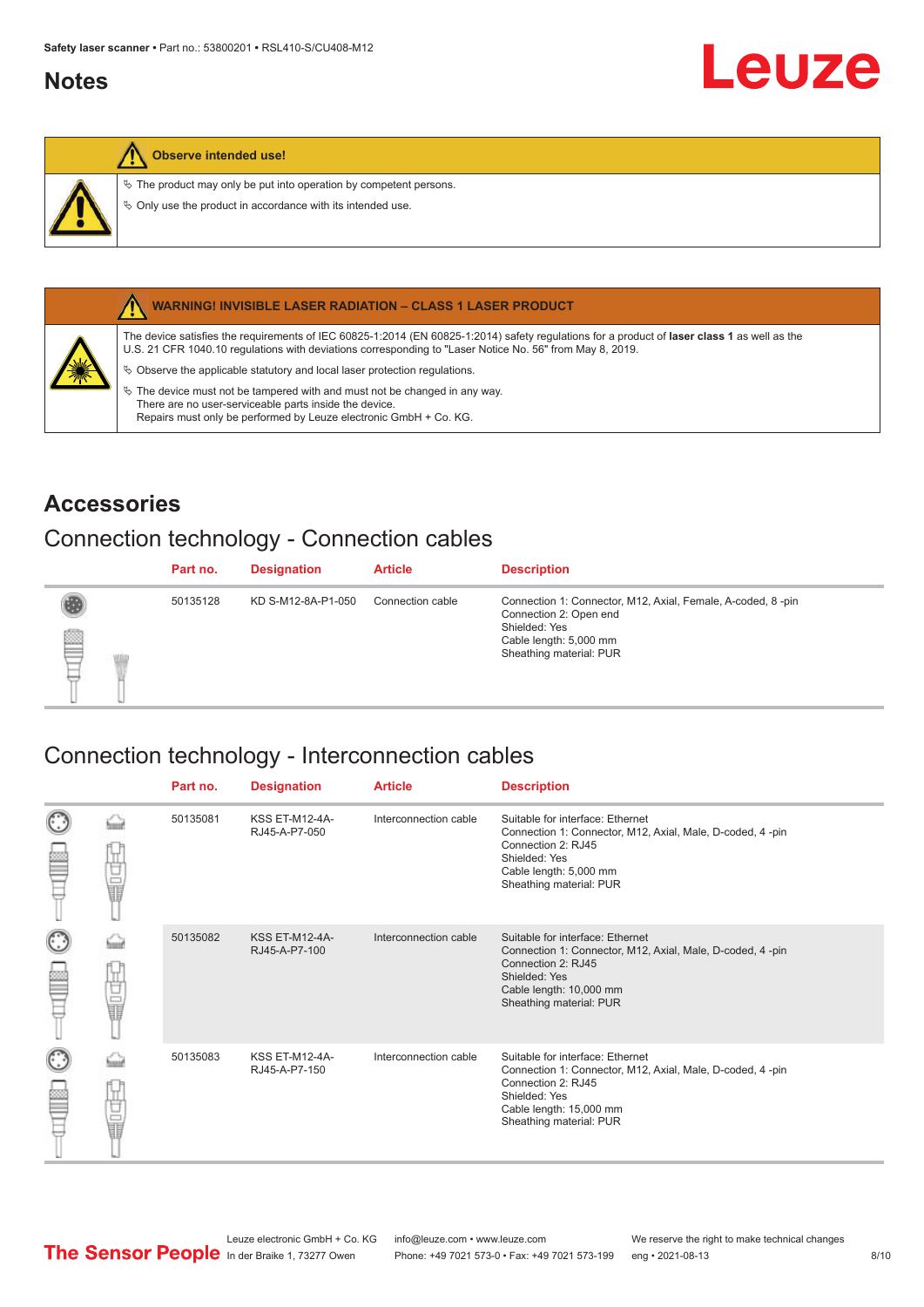## **Accessories**

# Leuze

# Mounting technology - Mounting brackets

| Part no. | <b>Designation</b> | <b>Article</b>   | <b>Description</b>                                                                                                                                                                                                                                                     |
|----------|--------------------|------------------|------------------------------------------------------------------------------------------------------------------------------------------------------------------------------------------------------------------------------------------------------------------------|
| 53800134 | <b>BT840M</b>      | Mounting bracket | Application: Mounting on chamfered 90° corner<br>Dimensions: 84.9 mm x 72 mm x 205.2 mm<br>Color: Yellow, RAL 1021<br>Type of fastening, at system: Through-hole mounting<br>Type of fastening, at device: Screw type<br>Material: Metal                               |
| 53800132 | <b>BTF815M</b>     | Mounting bracket | Application: Mounting bracket for floor mounting<br>Dimensions: 186 mm x 120 mm x 288 mm<br>Scan level height: 150 mm<br>Color: Yellow, RAL 1021<br>Type of fastening, at system: Through-hole mounting<br>Type of fastening, at device: Screw type<br>Material: Metal |
| 53800133 | BTF830M            | Mounting bracket | Application: Mounting bracket for floor mounting<br>Dimensions: 186 mm x 275 mm x 288 mm<br>Scan level height: 300 mm<br>Color: Yellow, RAL 1021<br>Type of fastening, at system: Through-hole mounting<br>Type of fastening, at device: Screw type<br>Material: Metal |

# Mounting

| Part no. | <b>Designation</b> | <b>Article</b> | <b>Description</b>                                             |
|----------|--------------------|----------------|----------------------------------------------------------------|
| 53800131 | BTP800M            | Loop guard     | Dimensions: 160 mm x 169 mm<br>Color: Black<br>Material: Metal |

## **General**

| Part no. | <b>Designation</b> | <b>Article</b> | <b>Description</b>                                                          |
|----------|--------------------|----------------|-----------------------------------------------------------------------------|
| 430400   | RS4-clean-Set1     | Cleaning set   | Number of cleaning cloths: 40 Piece(s)<br>Content of cleaning fluid: 150 ml |

## Services

| Part no. | <b>Designation</b> | <b>Article</b>                                  | <b>Description</b>                                                                                                                                                                                                                                                                                                                                                                                                                                                                                      |
|----------|--------------------|-------------------------------------------------|---------------------------------------------------------------------------------------------------------------------------------------------------------------------------------------------------------------------------------------------------------------------------------------------------------------------------------------------------------------------------------------------------------------------------------------------------------------------------------------------------------|
| S981051  | CS40-I-141         | Safety inspection<br>"Safety laser<br>scanners" | Details: Checking of a safety laser scanner application in accordance with<br>current standards and quidelines. Inclusion of the device and machine data in<br>a database, production of a test log per application.<br>Conditions: It must be possible to stop the machine, support provided by<br>customer's employees and access to the machine for Leuze employees must<br>be ensured.<br>Restrictions: Travel costs and accommodation expenses charged separately<br>and according to expenditure. |